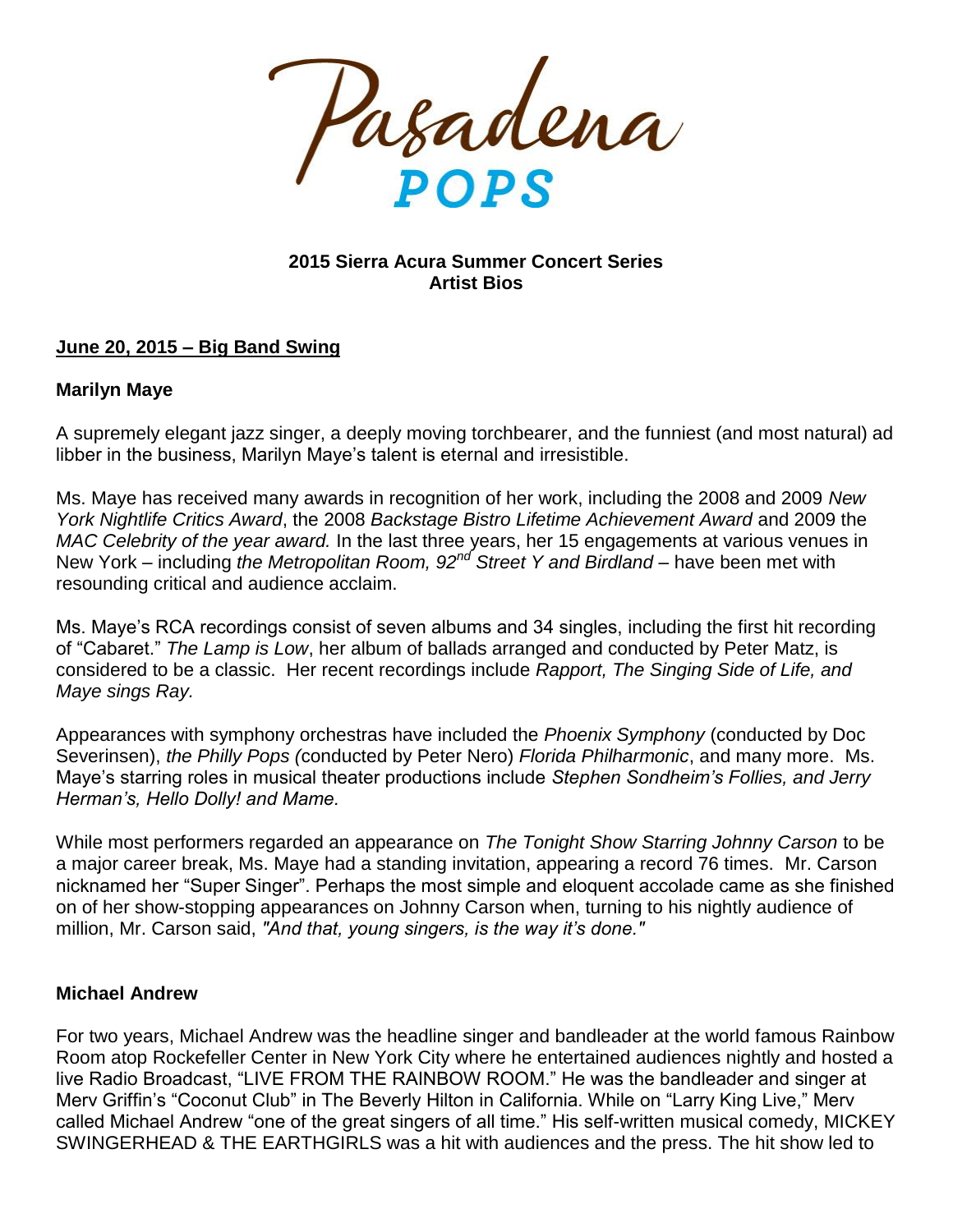the formation of his band, SWINGERHEAD, which remains a favorite among audiences and has toured extensively throughout the country.

Michael also formed the THE ATOMIC BIG BAND, an 18-piece band that has performed in Hollywood for the premier of the Warner Bros. movie, POSEIDON, and his bands continue to play engagements from Presidential Inaugural Balls to high society fundraisers. Mr. Andrew leads these bands in performances at private events and alongside symphony orchestras, and at festivals and concerts coast to coast.

Michael performs in musicals and comedies in Regional Theatre from Shakespeare to Cole Porter. On the other side of the curtain, as a composer, lyricist and book writer, he's created shows paying tribute to the writers of the "American Songbook" including Johnny Mercer and Sammy Cahn. And composed or performed his music for motion pictures such as "Heart Breakers," "Inglorious Bastards," "Mad Hot Ballroom," "Bobby Jones – Stroke of Genius," and "The Five People You Meet in Heaven." Andrew, singing in the style and tradition of Frank Sinatra, Dean Martin, Bobby Darin, and Sammy Davis, Jr., has been a featured guest artist with symphonic orchestras in Akron, Albuquerque, Birmingham, Melbourne, Houston, Long Beach, Missoula, Orlando, Providence, Palm Beach, Palm Springs, San Antonio, Sarasota, and other cities across America.

# **July 11, 2015 – Classical Mystery Tour**

The four musicians in Classical Mystery Tour look and sound just like The Beatles, but Classical Mystery Tour is more than just a rock concert. The show presents more than two dozen Beatles tunes transcribed note-for-note and performed exactly as they were originally recorded. Classical Mystery Tour is the best of The Beatles – from early Beatles music on through the solo years – like you've never heard them before. Many have called it "the best show the Beatles never did!"

Since its initial performance at the Orange County Performing Arts Center in 1996, Classical Mystery Tour has performed hundreds of concerts with orchestras across the United States and around the world, and has received countless accolades from fans as well as media.

The Los Angeles Times called the show "more than just an incredible simulation...the swelling strings and soaring French horn lines gave Saturday's live performance a high goose-bump quotient...the crowd stood and bellowed for more."

### **August 1, 2015 – The Sinatra Project**

Michael Feinstein, the multi-platinum-selling, two-time Emmy and five-time Grammy Awardnominated entertainer dubbed "The Ambassador of the Great American Songbook," is considered one of the premier interpreters of American standards. His 200-plus shows a year have included performances at Carnegie Hall, Sydney Opera House and the Hollywood Bowl as well as the White House and Buckingham Palace.

More than simply a performer, Feinstein has received national recognition for his commitment to celebrating America's popular song and preserving its legacy for the next generation. In 2007, he founded the Michael Feinstein Great American Songbook Initiative, dedicated to celebrating the art form and preserving it through educational programs, Master Classes, and the annual High School Vocal Academy and Competition, which awards scholarships and prizes to students across the country. Michael serves on the Library of Congress' National Recording Preservation Board, an organization dedicated to ensuring the survival, conservation and increased public availability of America's sound recording heritage.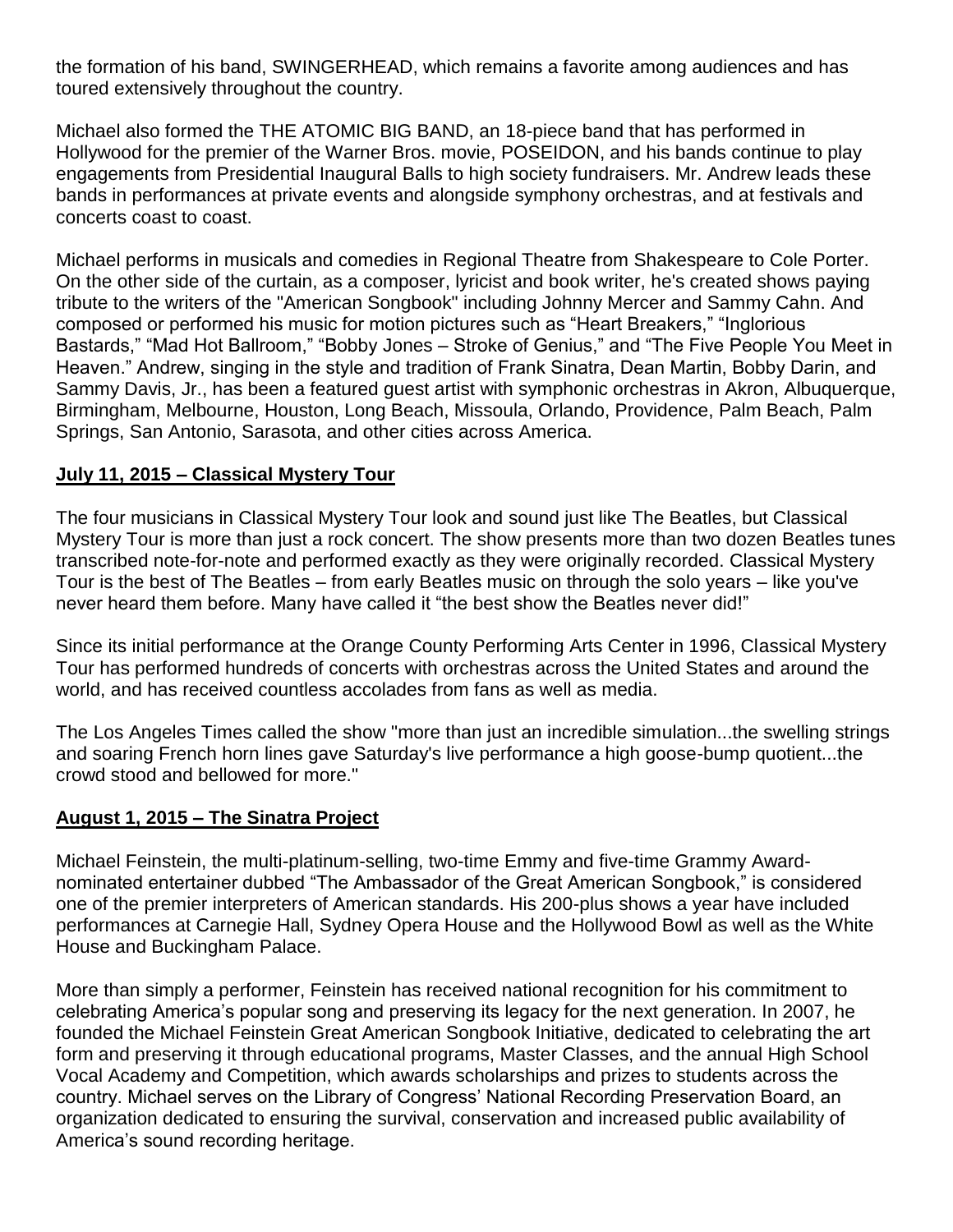Most recently, in April 2013 Michael released a new CD, *Change Of Heart: The Songs of Andre Previn*, (Concord) in collaboration with legendary composer-conductor-pianist Andre Previn, with an album celebrating Previn's repertoire from his catalog of pop songs that have most commonly been featured in motion pictures. The album opens with "(You've Had) A Change of Heart." Previn's work is highlighted with four Oscars and 11 GRAMMY Awards.

Feinstein's earned his fifth Grammy Award nomination in 2009 for *The Sinatra Project*, his Concord Records CD celebrating the music of "Ol' Blue Eyes." *The Sinatra Project, Volume II: The Good Life* was released last year. His Emmy nominated TV special, *Michael Feinstein – The Sinatra Legacy*, which was taped live at the Palladium in Carmel, IN, is currently airing across the country. Last year's PBS series "Michael Feinstein's American Songbook" was the recipient of the ASCAP Deems-Taylor Television Broadcast Award. The series returned in 2013 for a third season, which is now available on DVD. For his nationally syndicated public radio program "Song Travels," Michael interview and performs alongside of music luminaries such as Bette Midler, Neil Sedaka, Liza Minnelli, Rickie Lee Jones, David Hyde Pierce and more.

His new book *The Gershwins and Me*, which is combined with a new CD of Gershwin standards performed with Cyrus Chestnut at the piano, was published by Simon & Schuster in October 2012. Recently, he released the CDs *The Power Of Two* – collaborating with "Glee" and "30 Rock" star Cheyenne Jackson – and *Cheek To Cheek*, recorded with Broadway legend Barbara Cook. He recorded *We Dreamed These Days*, featuring the Carmel Symphony Orchestra; Feinstein co-wrote the title song with Dr. Maya Angelou.

Feinstein was named Principal Pops Conductor for the Pasadena POPS in 2012 and made his conducting debut in June 2013 to celebrated critical acclaim. Under Feinstein's leadership, the Pasadena POPS has quickly become the nation's premier presenter of the Great American Songbook in the orchestral arena delivering definitive performances of rare orchestrations and classic arrangements.

Feinstein serves as Artistic Director of the Palladium Center for the Performing Arts, a \$170 million, three-theatre venue in Carmel, Indiana, which opened in January 2011. The theater is home to an annual international Great American Arts festival, diverse live programming and a museum for his rare memorabilia and manuscripts. Starting in 2010, he became the director of the Jazz and Popular Song Series at New York's Jazz at Lincoln Center.

He has designed a new piano for Steinway called "The First Ladies," inspired by the White House piano and signed by several former First Ladies. It was first played to commemorate the Ronald Regan centennial on February 6, 2011.

In 2005, Feinstein recorded *Hopeless Romantics*, a songbook of Harry Warren classics recorded with legendary jazz pianist George Shearing. The previous year, he completed a national tour with songwriting icon Jimmy Webb based on their album *Only One Life – The Songs of Jimmy Webb*. The disc was named one of "10 Best CDs of the Year" by *USA Today*.

In 2003, Feinstein received his fourth Grammy nomination for his release *Michael Feinstein with the Israel Philharmonic Orchestra*, his first recording with a symphony orchestra. The year before, Rhino/Elektra Music released *The Michael Feinstein Anthology*, a two-disc compilation spanning the years 1987 to 1996 and featuring old favorites and previously unreleased tracks.

Michael's own record label, Feinery, a Concord Records subsidiary, released *The Livingston & Evans Songbook*, featuring Feinstein and special guest Melissa Manchester. Feinery also records favorite current artists and restores recordings and musical broadcasts from the golden age of popular song.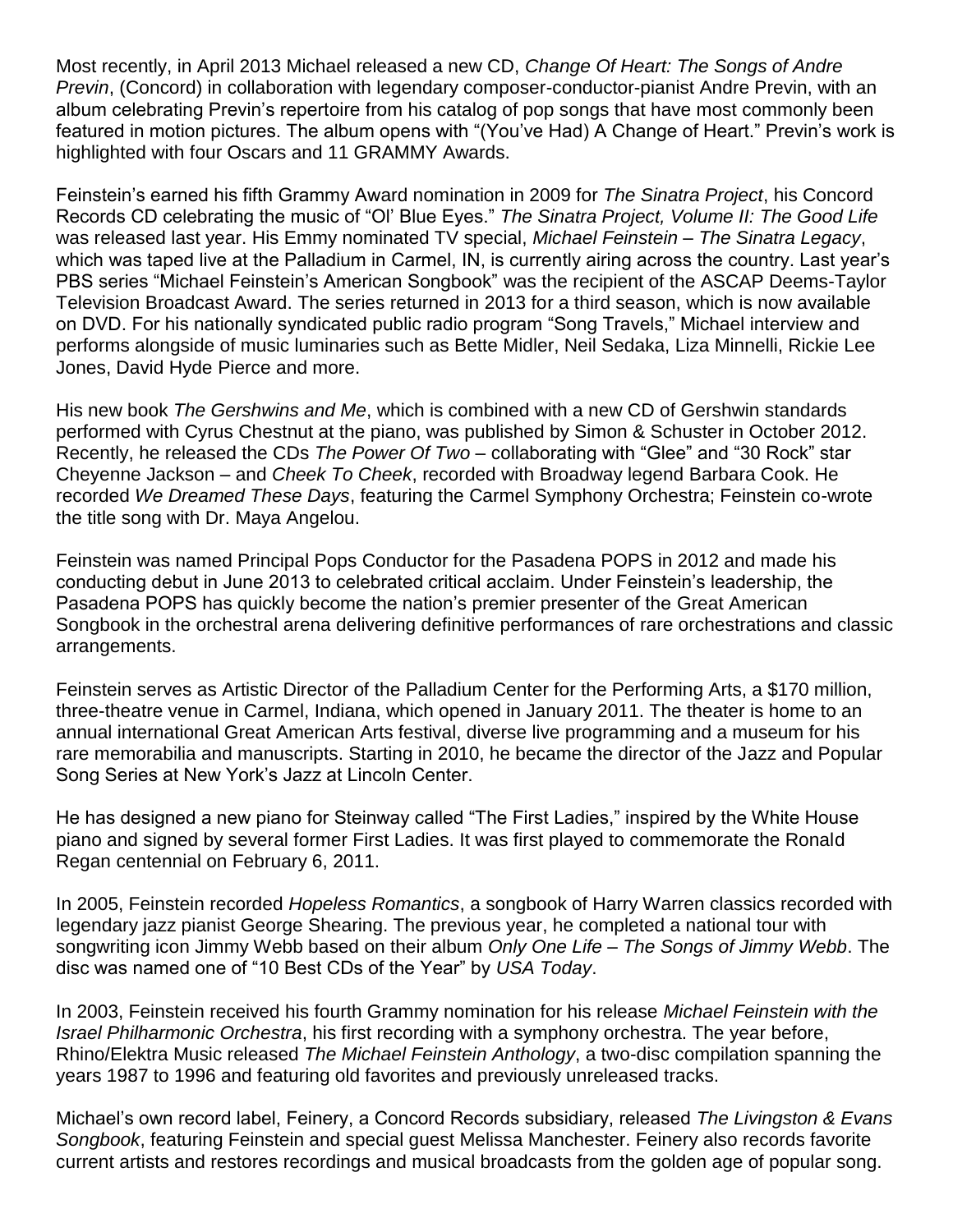His Manhattan nightclub, Feinstein's at Loews Regency, presented the top talents of pop and jazz from 1999 - 2012, including Rosemary Clooney, Glen Campbell, Barbara Cook, Diahann Carroll, Jane Krakowski, Lea Michele, Cyndi Lauper, Jason Mraz and Alan Cumming. The club was closed in December of 2012 due to a year-long complete renovation of the Regency Hotel. Michael opened his new nightclub, Feinstein's at the Nikko in San Francisco's Nikko Hotel in May of 2013 and plans to reopen in New York at a new location in 2014 and also plans for future nightclub in London.

His many other credits include scoring the original music for the film *Get Bruce* and performing on the hits television series "Better With You," "Caroline in the City," "Melrose Place," "Coach," "Cybil" and "7th Heaven."

The roots of all this work began in Columbus, Ohio, where Feinstein started playing piano by ear as a 5-year-old. After graduating from high school, he worked in local piano bars for two years, moving to Los Angeles when he was 20. The widow of legendary concert pianist-actor Oscar Levant introduced him to Ira Gershwin in July 1977. Feinstein became Gershwin's assistant for six years, which earned him access to numerous unpublished Gershwin songs, many of which he has since performed and recorded.

Gershwin's influence provided a solid base upon which Feinstein evolved into a captivating performer, composer and arranger of his own original music. He also has become an unparalleled interpreter of music legends such as Irving Berlin, Jerome Kern, Johnny Mercer, Duke Ellington and Harry Warren. Feinstein has received three honorary doctorates.

Through his live performances, recordings, film and television appearances, and his songwriting (in collaboration with Alan and Marilyn Bergman, Lindy Robbins and Carole Bayer Sager), Feinstein is an all-star force in American music.

For more information, please visit www.MichaelFeinstein.com.

# **August 22, 2015 – To Ella and Nat with Love**

### **Ann Hampton Callaway**

Ann Hampton Callaway is one of the leading champions of the great American Songbook, having made her mark as a singer, pianist, composer, lyricist, arranger, actress, educator, TV host and producer. A born entertainer, her unique singing style blends jazz and traditional pop, making her a mainstay in concert halls, theaters and jazz clubs as well as in the recording studio, on television, and in film. She is best known for Tony-nominated performance in the hit Broadway musical *Swing!* and for writing and singing the theme song to the hit TV series *The Nanny*. Callaway is a Platinum Award winning writer whose songs are featured on seven of Barbra Streisand's recent CD's. The only composer to have collaborated with Cole Porter, she has also written songs with Carole King, Rolf Lovland and Barbara Carroll to name a few.

Callaway has been a special guest performer with Wynton Marsalis and the Lincoln Center Jazz Orchestra, with Keith Lockhart and the Boston Pops at Symphony Hall and Tanglewood and is featured at many of the Carnegie Hall tributes. She has sung with more than thirty of the world's top orchestras and big bands, and has performed for President Clinton in Washington, D.C. and at President Gorbachev's Youth Peace Summit in Moscow. Callaway performed with her sister, Broadway star Liz Callaway, in their award-winning show Sibling Revelry at London's Donmar Warehouse. Their newest act *"Boom!,"* a critically acclaimed celebration of the baby boomer hits of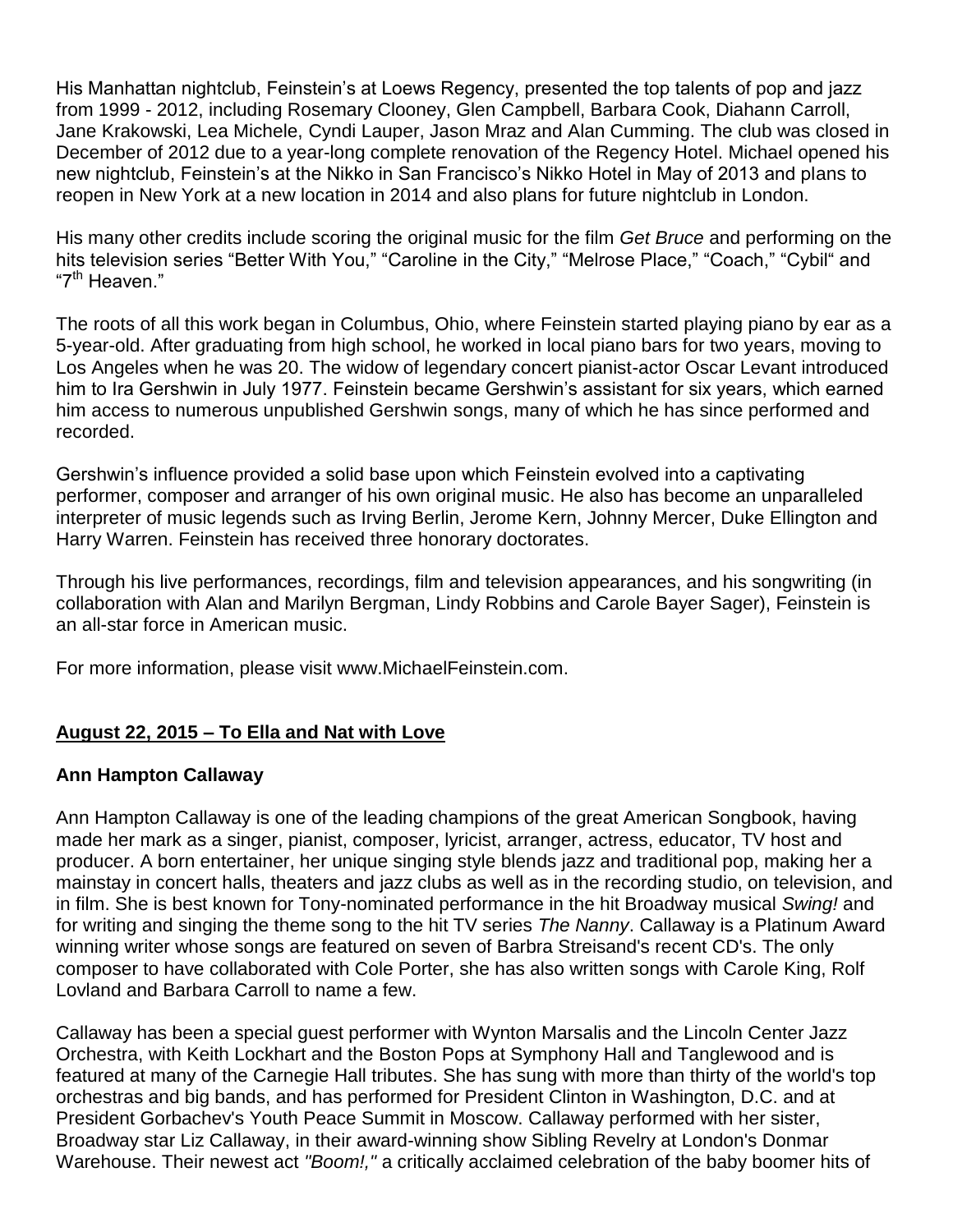the 60's and 70's, was recorded on PS Classics which debuted in the top 25 on Billboard Jazz. Ann was featured in the Macy's Day Thanksgiving Parade telecast watched by 6 million people singing Emmy Award winning song*"Yes, Virginia."* Recently Ann debuted her latest symphony show *"The Streisand Songbook"* with The Boston Pops and continues to tour the show with top orchestras across the country into 2015. After performing the show at 54 Below, she garnered two Broadwayworld.com Awards and the 2013 MAC Award for Show of the Year.

Ann's new recording *The Sarah Vaughan Project: Live at Dizzy's* will be released on September 16th. She made her feature film debut opposite Angelina Jolie and Matt Damon in the Robert De Niro film *"THE GOOD SHEPHERD"*, performing the standard "Come Rain or Come Shine". She recorded "Isn't It Romantic?" and "The Nearness of You" in Wayne Wong's *"LAST HOLIDAY"*, starring Queen Latifah. Ann recently wrote songs for the upcoming movie musical *"STATE OF AFFAIRS"*, to be directed by Philip McKinley. And, as a part of her mission to keep the American Songbook thriving, she has produced and hosted two TV specials Called *"Singer's Spotlight With Ann Hampton Callaway"* with guests Liza Minnelli and Christine Ebersole for WTTW National which will dovetail into her radio series for NPR in development for 2014.

# **Denzal Sinclaire**

Born Densil Pinnock, he was raised in Toronto, Ontario, and studied piano at McGill University in Montreal. It was at this time that he encountered guitarist Bill Coon with whom he formed a longlasting musical relationship. A 1995 appearance at the Du Maurier Jazz Festival in Vancouver led to Pinnock becoming resident in the city. The following year, he changed his name to Denzal Sinclaire and had soon established a very strong local reputation. This was enhanced when he and Coon were presented in Unforgettable, a musical tribute to Nat 'King' Cole. Broadcasts on CBC Radio helped extend his reputation, as did glowing press reviews of the show and album. He has worked extensively with guitarist Coon and his trio and toured with him in a Cole tribute. Appearances on television and his signing to Verve Records have extended his reputation nationally and in the early 00s he was becoming recognized outside Canada. A singer of subtle skill and with a relaxed and sophisticated approach to songs, Sinclaire's velvety baritone has an appeal that stretches well beyond the usual narrow confines of the jazz world.

Selected as Best Male Jazz Vocalist by Jazz Report for 4 consecutive years, a multiple Juno nominee and National Jazz Award winner in 2004 for Best Album, he has released three albums to date and has appeared at numerous jazz festivals, clubs, and even his own BRAVO special in 2005.

Denzal has performed with renowned artists such as Patrice Rushin, Dee Dee Bridgewater, Janis Siegal, Dee Daniels, Kevin Mahagony, Jimmy Heath, Barry Harris, The Count Basie Orchestra, Dame Cleo Laine, Sir John Dankworth, Peter Appleyard, Reuben Rogers, Gregory Hutchinson, Russell Malone, Seamus Blake, Nicholas Payton, Brian Blade, Jamie Lidell, and Holly Cole.

The list of artists he has supported includes Diana Krall, Dianne Reeves, Herbie Hancock, Anita Baker, Four Tops, Wayne Shorter, Holly Cole, Bill Charlap, Katie Melhua, Jane Monheit, and Matt Dusk.

He has recorded three albums for Universal Music, *I Found Love* (Juno Award Nomination, 2000), *Denzal Sinclaire* (Best Album, National Jazz Awards, 2004) and *My One and Only Love* (CHOC Jazzman Award, France 2007).

# **September 12, 2015 - A Night at the Oscars!**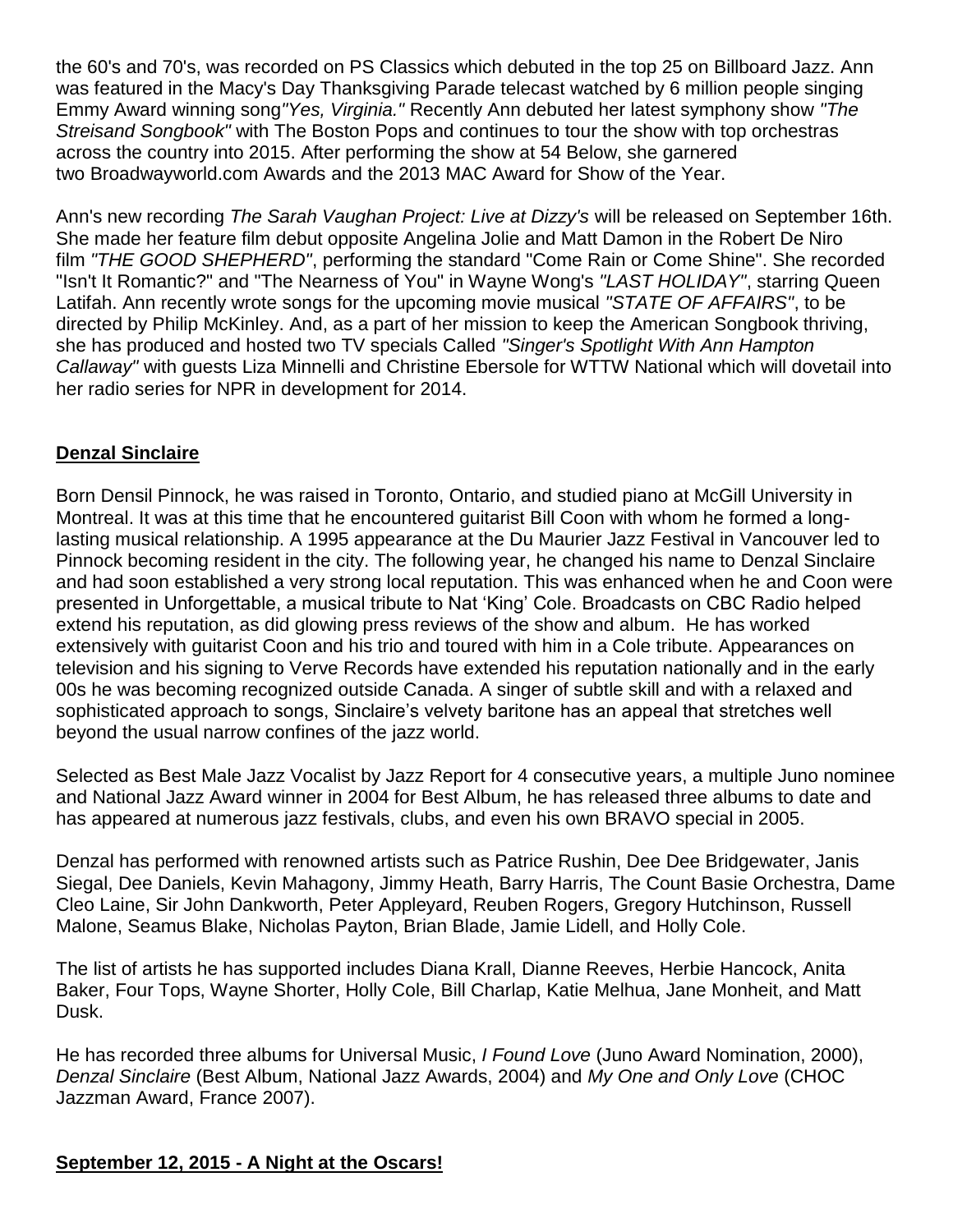### **Jeremy Jordan**

Jeremy Jordan was born and raised in Corpus Christi, Texas. He was always a singer, but at the age of 17, he accidentally fell in love with acting when cast as The Mute in the musical, The Fantasticks. After high school, Jeremy went on to study drama at Ithaca College and moved to New York City after graduating in 2007.

After about a year of catering and waiting tables, he began to book some regional theatre work, and in early 2009, landed his first Broadway show, Rock of Ages. He was a swing, understudying several roles including the lead. In December of 2009, he left Rock of Ages to play Tony in Broadway's West Side Story.

After West Side Story, Jeremy traveled to Sarasota, Florida to play Clyde Barrow opposite Laura Osnes in Bonnie & Clyde. He then headed to Atlanta, Georgia to shoot his first feature film, "Joyful Noise," opposite Dolly Parton and Queen Latifah. Todd Graff, who wrote and directed the film, decided to cast him in the movie after coincidentally attending Jeremy's very first performance as the lead in Rock of Ages.

In the fall of 2011, Jeremy fulfilled a childhood dream when he was cast as Jack Kelly in Disney's world premiere production of Newsies at Paper Mill Playhouse in New Jersey. He played Jack at night, and during the day rehearsed Bonnie & Clyde, which was coming to Broadway shortly after Newsies finished its regional run.

Bonnie & Clyde opened on Broadway in November of 2011 but sadly would close after only 69 performances. Jeremy earned the Theatre World Award for his performance. Shortly afterward, Jeremy announced he'd return to Newsies to star in its new run on Broadway. Newsies opened to sold-out houses and critical raves for Jeremy, who received a Tony nomination as Best Actor in a Musical for this star-making role. He also earned a Grammy nomination for the Newsies cast album. Just four months into the run, Jeremy would pull double duty once again, filming a series regular role on NBC's hit series "Smash" while still starring in Newsies. After a couple months of sleepless nights and no days off, Jeremy left Newsies to film "Smash" full-time.

Soon Jeremy will be seen in the film adaptation of "The Last 5 Years," the cult musical from Jason Robert Brown. Starring opposite Oscar and Tony nominee, Anna Kendrick, and directed by Richard LaGravenese, the highly anticipated film will announce its theatrical release soon.

This year, Jeremy has been performing his solo cabaret show, "Breaking Character," in clubs around the country. He's been selling out shows in New York, San Francisco, Los Angeles, Long Island and Indianapolis. Joined by his wife, Ashley, he recounts iconic moments from his budding career and performs the songs that have defined his swift rise to stardom.

### **Sheléa Frazier**

After receiving a musical degree from Oakwood University, Sheléa worked as songwriter/vocalist with legendary producers, Jimmy Jam and Terry Lewis. This experience led to her writing and producing for Chanté Moore's album, Love the Woman, including the album's single "It's Not Supposed to Be This Way. Sheléa also lent her stellar vocals to soundtrack projects including Hotel Rwanda, Akeelah and the Bee and Be Cool.